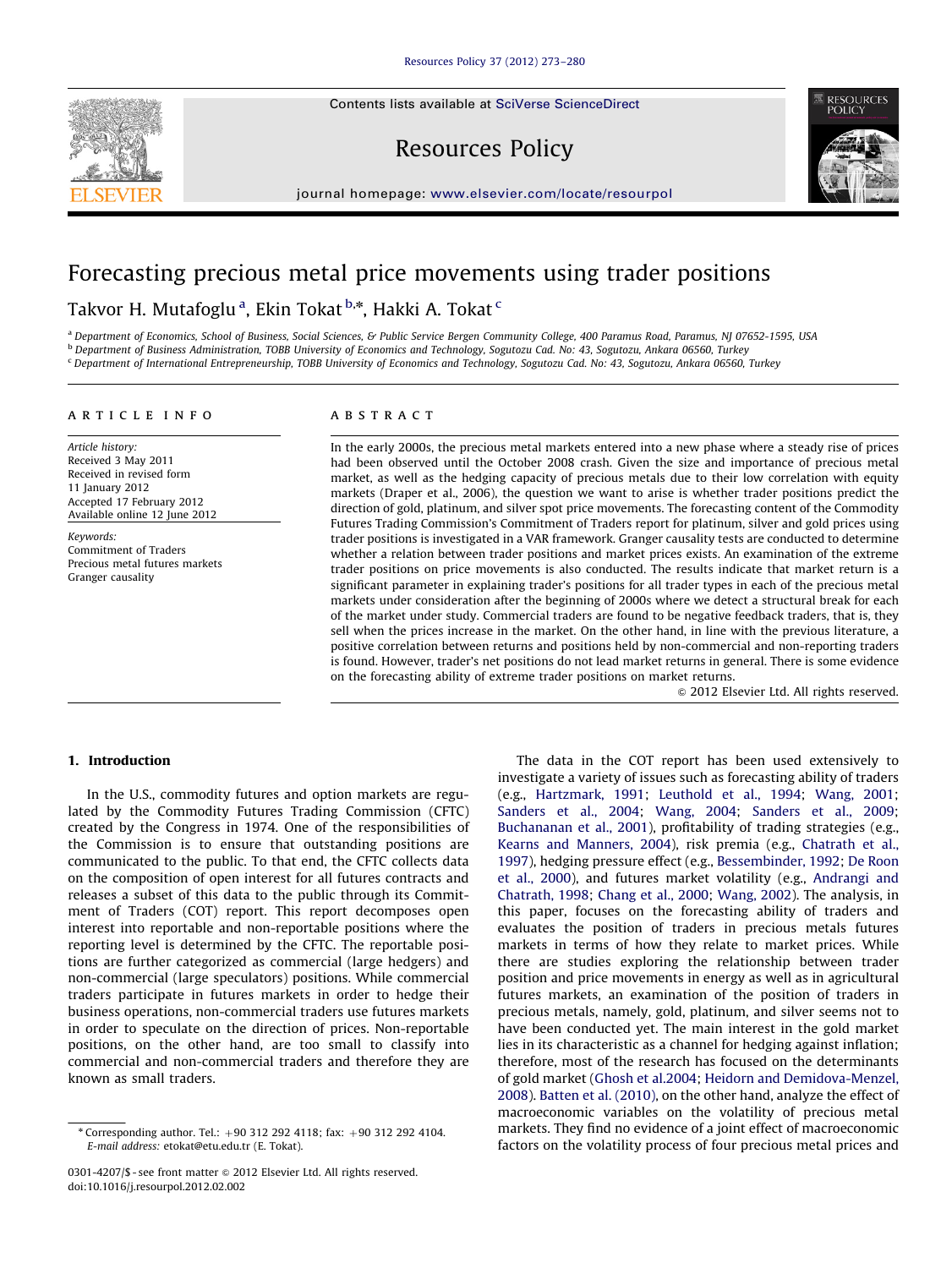

Fig. 1. Bloomberg precious metals spot price commodity index. Note: The figure shows the Bloomberg Precious Metals Spot Price Commodity Index over the period of January 1996 to December 2008.

conclude that precious metals cannot be represented as a single index.

Given the size and importance of the gold market, as well as the hedging capacity of precious metals due to their low correlation with equity market [\(Hillier et al., 2006\)](#page--1-0) it is important to address the question of whether trader positions predict the direction of gold, platinum, and silver spot price movements. Fig. 1 shows the continuous upward trend in precious metal markets since the early 2000s up until the October 2008 crash. This picture makes it worth to examine such an admired and highly speculative market segment for the investors. Although the relationship between trader positions and market prices are studied for various markets, ours is an attempt to see whether traders in precious metal markets behave differently than traders in other markets and therefore drive the precious metal prices or not.

The organization of the paper is as follows. In the next section, we present several studies which make use of the COT data in their analysis. A detailed examination of the Commitment of Traders report and the data is provided in Section 3. The methodology and the empirical results are presented in Section 4. Finally, Section 5 provides a summary of the research and conclusions.

#### 2. Literature review

The information in the COT data has been used extensively to examine a number of issues as indicated in the introduction. [Leuthold \(1983\)](#page--1-0) studies the livestock futures markets and generates indexes of speculative activity, using monthly data from the COT report, to determine if the level of speculation in these markets is adequate and if speculative activity influences price behavior. The author finds that there is ample speculation in all three markets, namely, live cattle, live hogs, and feeder cattle. Furthermore, the empirical results indicate that increased speculative activity is associated with price stability. [Hartzmark](#page--1-0) [\(1991\)](#page--1-0) employs end-of-day commitments of large traders data from the CFTC reports to test whether the futures traders have the forecasting ability to consistently earn positive profits. The analyses cover nine different markets; oats traded on Chicago Board of Trade (CBT), wheat traded on CBT, Minneapolis Grain Exchange (MGE), and Kansas City Board of Trade (KBT), pork bellies, feeder cattle, and live cattle traded on the Chicago Mercantile Exchange (CME), U.S. T-bonds traded on the CBT, and 90-day T-bills traded on the International Monetary Market (IMM). While the examination of individual markets shows that the forecast coefficients are randomly distributed, when all the markets are combined, the forecast ability appears to be nonrandom due to dependence among traders. A similar analysis is conducted for the frozen pork bellies futures markets by [Leuthold](#page--1-0)

[et al. \(1994\)](#page--1-0) employing the same type of data, that is, end-of-day positions by traders, as [Hartzmark \(1991\).](#page--1-0) However, unlike [Hartzmark \(1991\),](#page--1-0) Leuthold (1994) finds that select traders can profitably forecast prices. In similar vein, [Wang \(2001\)](#page--1-0) examines whether trader-position-based sentiment index, built from weekly COT positioning data, help forecast future prices in six major agricultural markets. The author shows that while the relation between speculator sentiment and futures return is positive, the relation between hedger sentiment and futures return is negative. Additionally, [Wang \(2004\)](#page--1-0) studies the relation between currency futures returns and net position of speculators and hedgers in currency futures markets by means of constructing a sentiment index for each trader type. The empirical results indicate that while speculator sentiment is positively related to futures returns, hedger sentiment is negatively correlated to currency futures returns. On the other hand, in an attempt to predict the direction of natural gas spot price movements using weekly trader positions from the COT report, [Buchanan et al.](#page--1-0) [\(2001\)](#page--1-0) finds that the position of speculators provide valuable information for predicting the direction and magnitude of price changes.

[Sanders et al. \(2004\)](#page--1-0) examine the information contained in the COT report for energy futures markets, specifically, crude oil, gasoline, heating oil, and natural gas futures. The authors evaluate whether the position of traders relate to futures prices and subsequent price movements by means of Granger causality test. The results pertaining to the lead–lag relationship show that neither speculator nor hedger positions are useful in predicting returns. In fact, it is shown that it is the returns that lead positions of traders. In particular, while large commercial traders reduce their net long positions in response to price increases, large noncommercial traders increase their positions. Furthermore, [Sanders](#page--1-0) [et al. \(2009\)](#page--1-0) investigate the lead–lag dynamics between trader's positions and returns in 10 agricultural futures markets. Using a sentiment index, similar to that of [Wang \(2001\),](#page--1-0) for each market and trader classification, the authors, in general, conclude that trader's positions, especially non-commercial and non-reporting, do not lead returns. However, they find some weak evidence of commercial positions to lead returns only in a few specific markets.

#### 3. The Commitment of Traders report and position indicators

#### 3.1. The Commitment of Traders report

The CFTC gathers daily detailed information on the positions of traders in both futures and futures-and-options combined. The COT report, which is released every Friday at 3:30 pm ES T, offers a subset of this detailed data to the public by providing a breakdown of each Tuesday's open interest for markets in which 20 or more traders hold positions equal to or above the reporting levels established by the CFTC. In futures and/or option markets, open interest is defined as the total number of contracts entered into but not yet offset by a transaction, delivery, or exercise. The COT report, in particular, includes the open interest of noncommercial, commercial, and non-reporting traders. Furthermore, the open interest, for each type of trader, is divided into long and short positions. Additionally, spreading, which measures the extent of non-commercial traders holding equal long and short futures positions, is also provided by the report. [Sanders et al.](#page--1-0) [\(2004\)](#page--1-0) provides the following relation to explain how the market's total open interest is disaggregated:

$$
\underbrace{[NCL + NCS + 2(NCSP)]}_{Reporting} + \underbrace{[CL + CS]}_{Keporting} + \underbrace{[NRL + NRS]}_{Nonreporting} = 2(TOI)
$$
 (1)